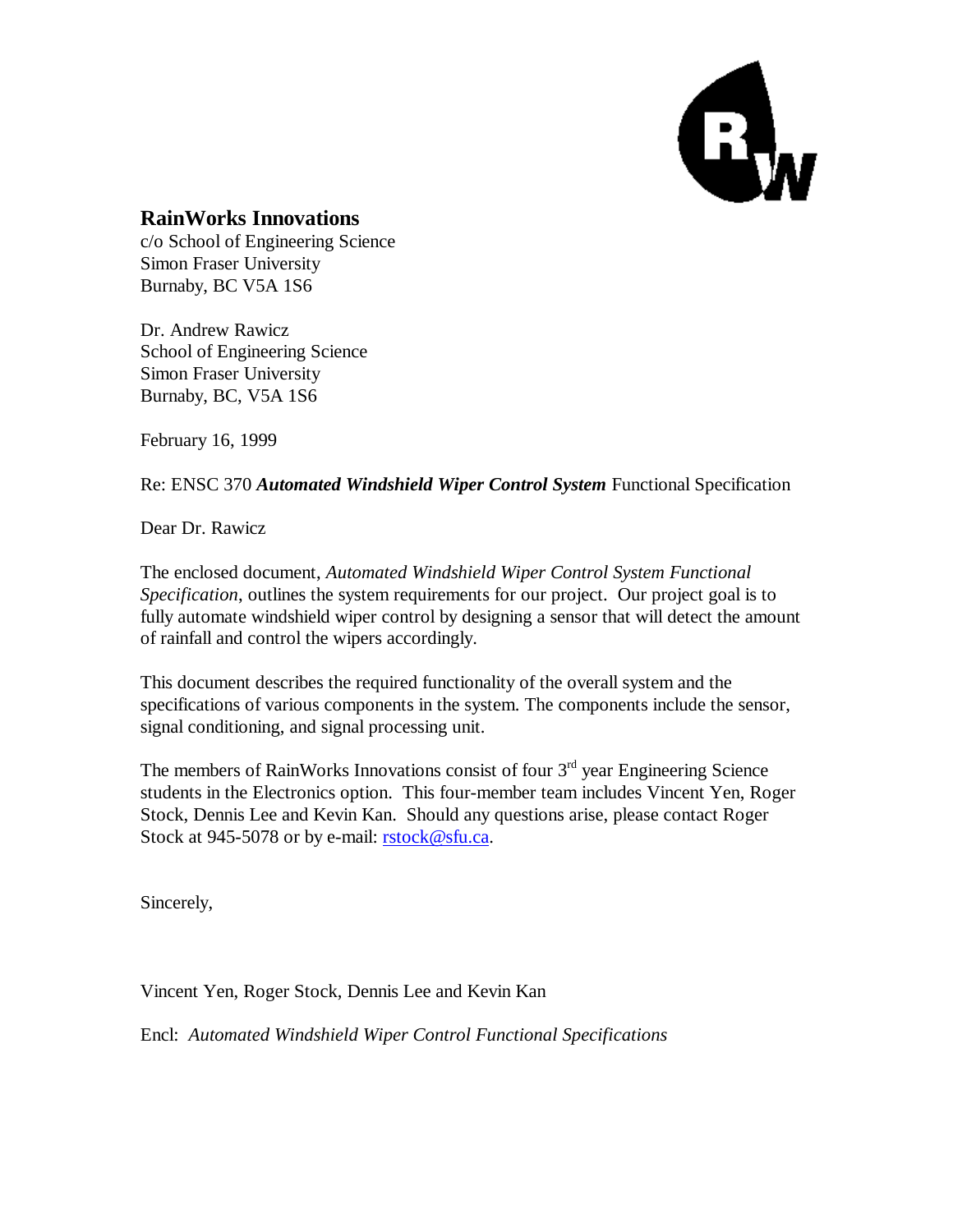

# **Automated Windshield Wiper Control System Functional Specification**

| Submitted by: | RainWorks Innovations:<br>Vincent Yen, Roger Stock,<br>Dennis Lee and Kevin Kan |
|---------------|---------------------------------------------------------------------------------|
| Contact:      | Roger Stock<br>rstock@sfu.ca                                                    |
| Submitted to: | Andrew Rawicz<br>Steve Whitmore                                                 |
|               | School of Engineering Science<br>Simon Fraser University                        |
| ate:          | February 16, 1999                                                               |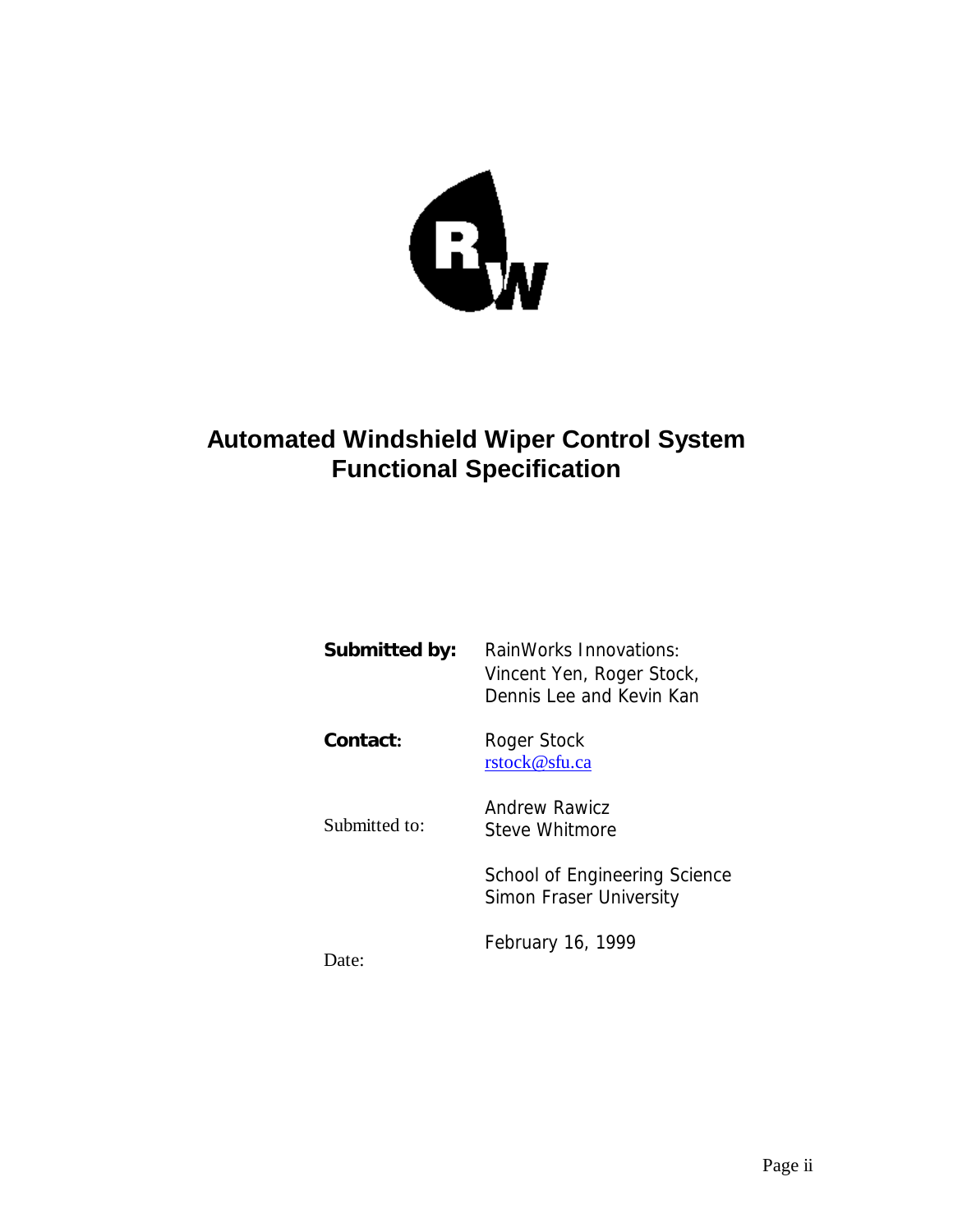

## **Executive Summary**

RainWorks Innovations is a group focused on providing solutions for rain oriented automotive products.

**\_\_\_\_\_\_\_\_\_\_\_\_\_\_\_\_\_\_\_\_\_\_\_\_\_\_\_\_\_\_\_\_\_\_\_\_\_\_\_\_\_\_\_\_\_\_\_\_\_\_\_\_\_\_\_\_\_\_\_\_\_\_\_\_\_\_\_\_\_\_**

The current project of RainWorks Innovations involves the automation of windshield wipers for automobiles. The project aim is to develop an automated windshield wiper control system that will activate upon sensing rain and vary the wiper speed accordingly. With the automatic wiper system implementation, there will no longer be any need for user input. However, the user still has the option of a manual override.

Currently, RainWorks Innovations intends to custom design a rain sensor for this project. A microcontroller will be implemented into the automatic wiper system to enhance versatility and robustness. The controller involved will be relatively inexpensive and lowpowered. With the parts in mind, the overall system is predicted to be extremely cheap and present an attractive option for car manufacturers or as a car kit for modification enthusiasts.

A fully functional prototype will be installed into a Toyota Tercel by April. 5 1999.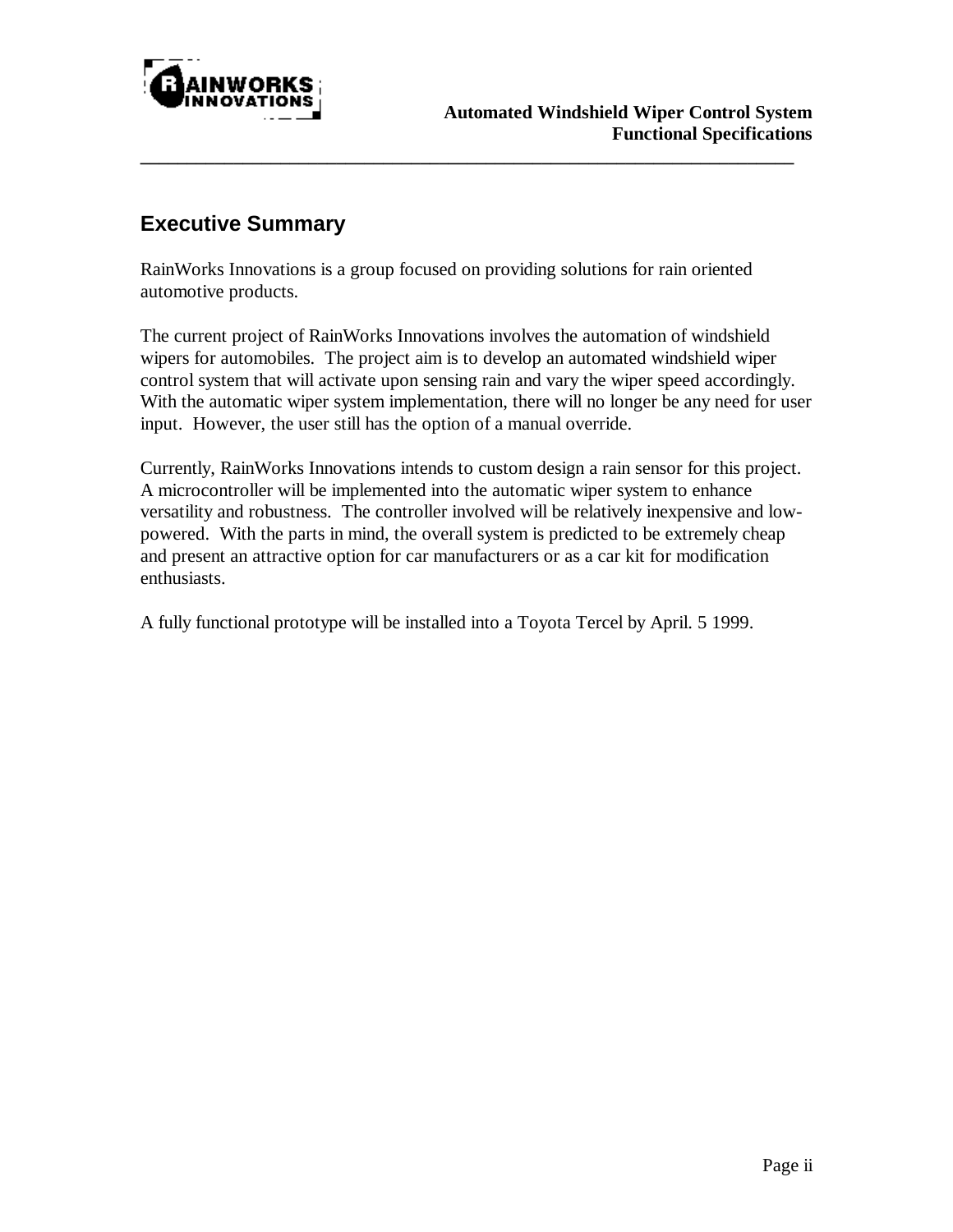

# **Table of Contents**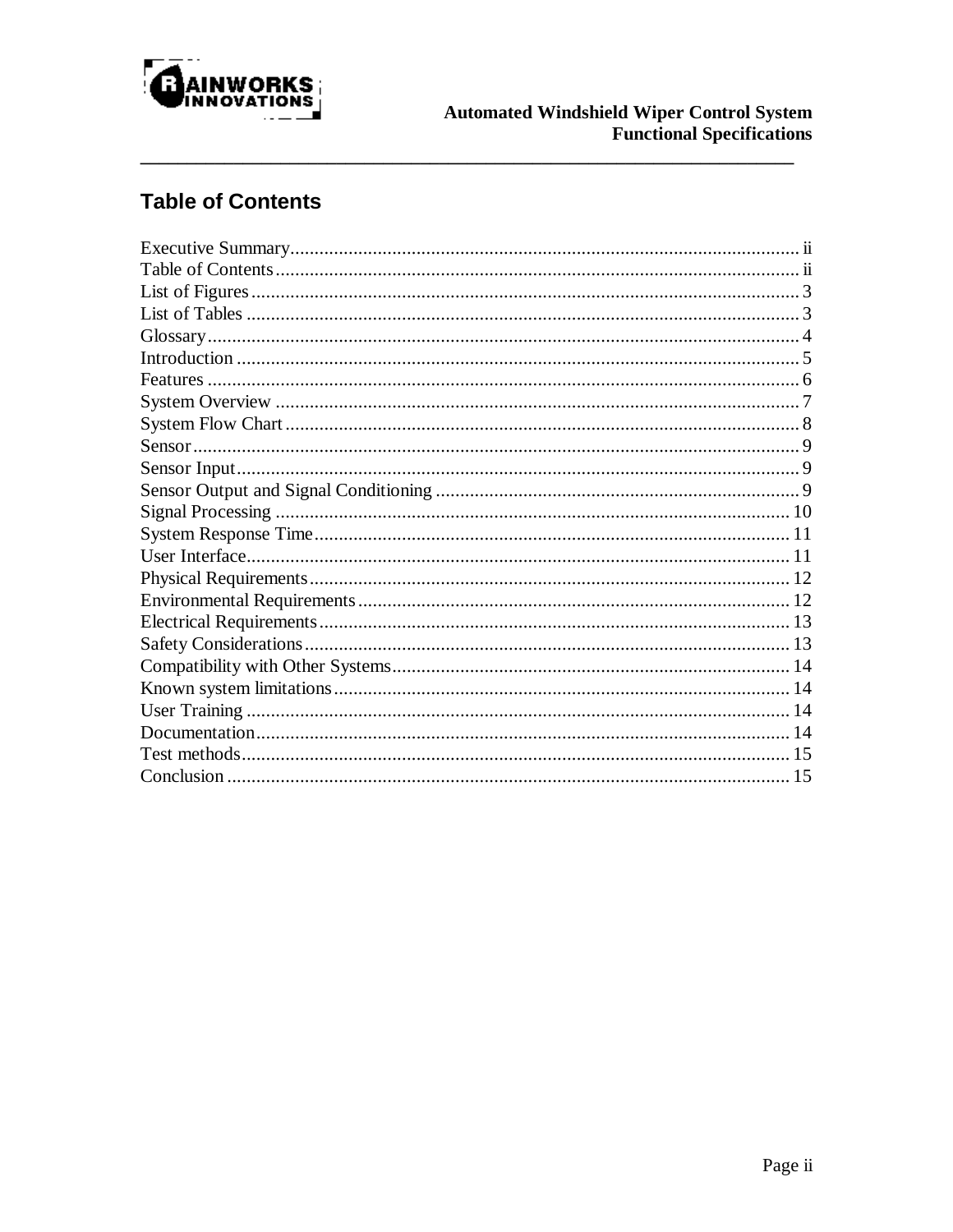

# **List of Figures**

**\_\_\_\_\_\_\_\_\_\_\_\_\_\_\_\_\_\_\_\_\_\_\_\_\_\_\_\_\_\_\_\_\_\_\_\_\_\_\_\_\_\_\_\_\_\_\_\_\_\_\_\_\_\_\_\_\_\_\_\_\_\_\_\_\_\_\_\_\_\_**

# **List of Tables**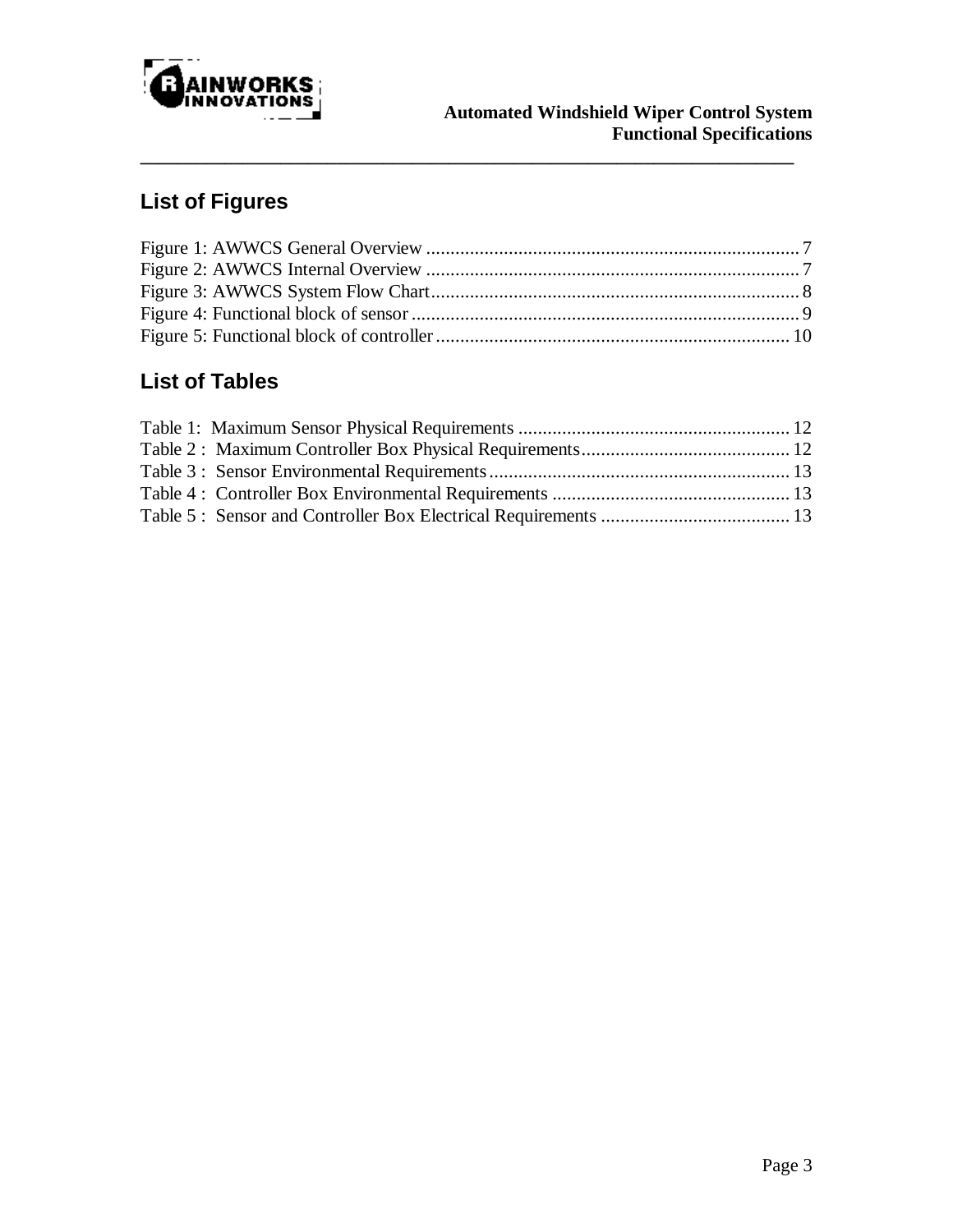

## **Glossary**

#### **A**

AWWCS – Automated Windshield Wiper Control System

#### **J**

JIT wiping – Just In Time wiping; wiping of windshield before rain accumulation distracts driver view

**\_\_\_\_\_\_\_\_\_\_\_\_\_\_\_\_\_\_\_\_\_\_\_\_\_\_\_\_\_\_\_\_\_\_\_\_\_\_\_\_\_\_\_\_\_\_\_\_\_\_\_\_\_\_\_\_\_\_\_\_\_\_\_\_\_\_\_\_\_\_**

#### **N**

Native – Pertaining to the original parameters or controls of the automobile

#### **R**

Response time – time between determined sensor activation and actuation of wiper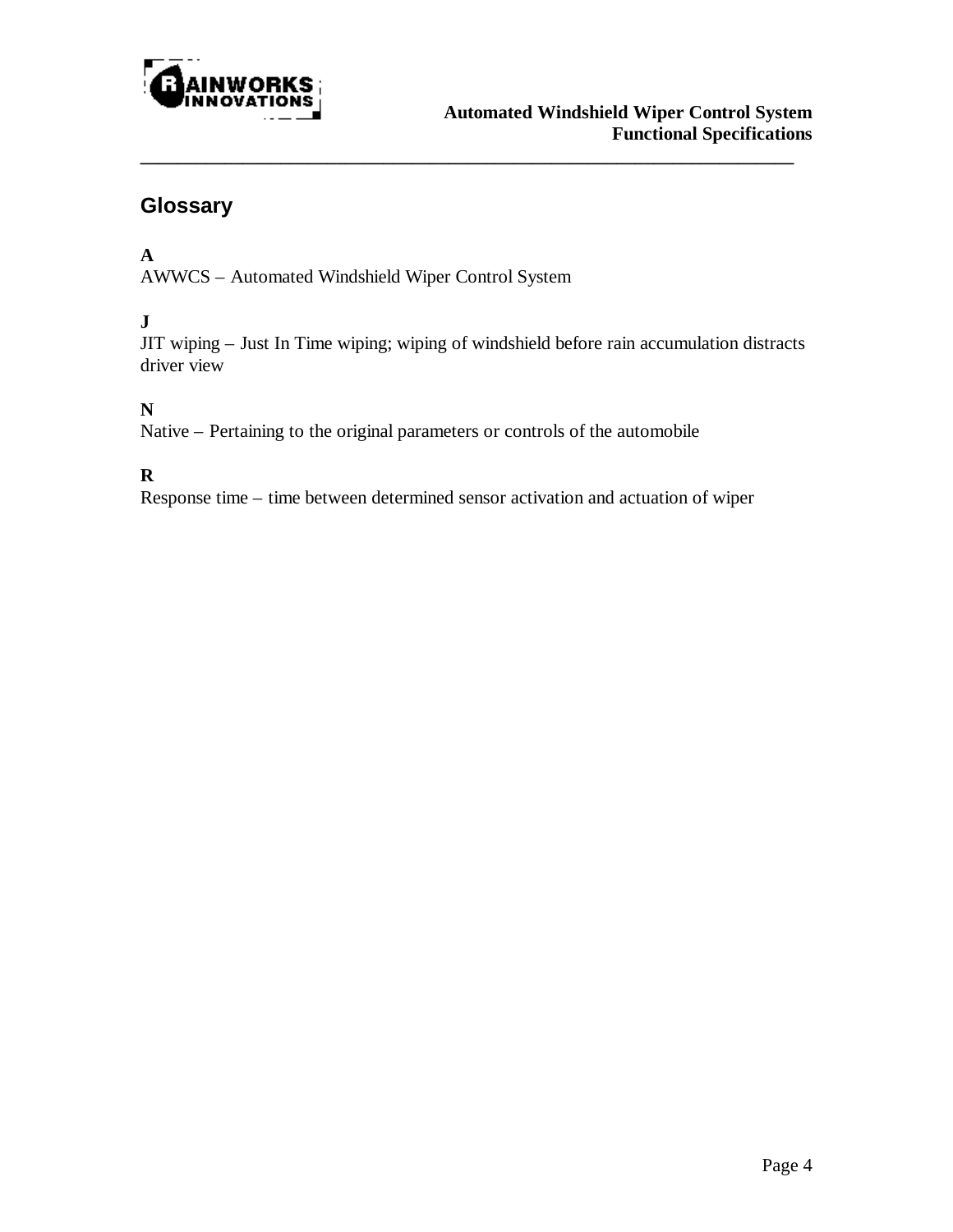

#### **Introduction**

Automobile windshield wiper systems on the current market are completely dependent on user input. Existing windshield wiper systems require user control for different rain conditions, as well as system activation and deactivation. Given various rain conditions that might occur within a short period of time, windshield wiper control may pose a cumbersome task for the driver as well as a dangerous distraction. An inexpensive automated windshield wiper control system, which activates, deactivates and varies the wiper rate depending on rain conditions presents an viable alternative to existing wiper control systems. In addition, the utilization of non-intrusive sensors, inexpensive and customizable microcontrollers and easy installation procedures will make this product an attractive option for car manufacturers or as a car kit for modification enthusiasts. Currently this product is only available in luxury and prototype vehicles, making our inexpensive car kit an accessible alternative for the general public. This document outlines the functional specifications for this concept.

**\_\_\_\_\_\_\_\_\_\_\_\_\_\_\_\_\_\_\_\_\_\_\_\_\_\_\_\_\_\_\_\_\_\_\_\_\_\_\_\_\_\_\_\_\_\_\_\_\_\_\_\_\_\_\_\_\_\_\_\_\_\_\_\_\_\_\_\_\_\_**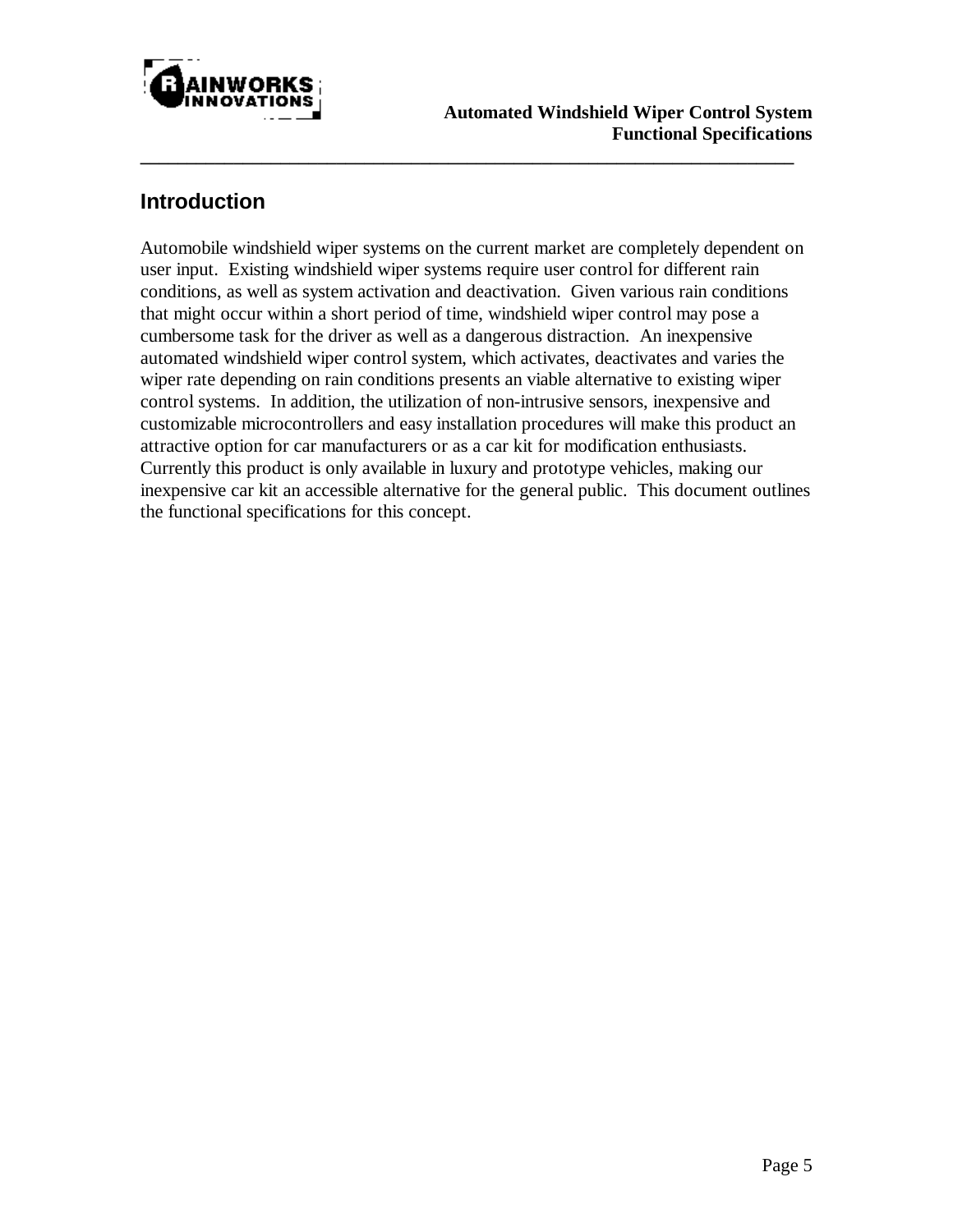

#### **Features**

The *AWWCS* shall:

- Measure the amount of rainfall and actuate the windshield wipers accordingly
- Include manual and automatic wiper mode:
	- In manual mode windshield wiper control will be overridden by the cars' *native* control

**\_\_\_\_\_\_\_\_\_\_\_\_\_\_\_\_\_\_\_\_\_\_\_\_\_\_\_\_\_\_\_\_\_\_\_\_\_\_\_\_\_\_\_\_\_\_\_\_\_\_\_\_\_\_\_\_\_\_\_\_\_\_\_\_\_\_\_\_\_\_**

- In automatic mode the wipers will be controlled by the AWWCS, where wipers exhibit *JIT wiping*
- Provide system status LEDs indicating error conditions, and manual/auto mode
- Provide sensitivity control over wiper actuation rate
- Utilize the car battery as its power source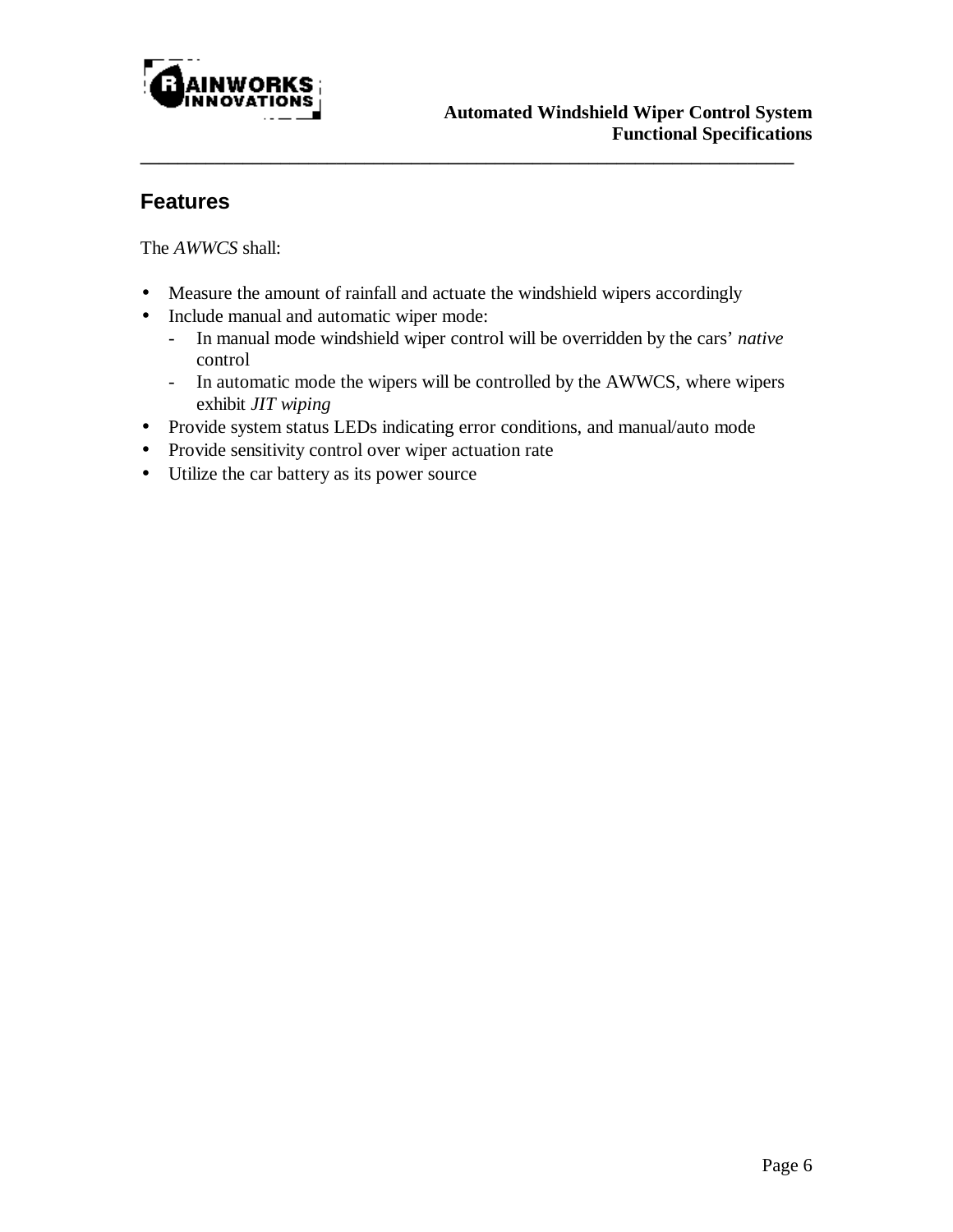

# **System Overview**

The objective of the system is to measure rainfall and actuate the wiper system accordingly. Figure 1 depicts AWWCS relative to the entire wiper control of the car. Given the rain input, the system will process it and then actuate the wipers, thus reducing the amount rain on the windshield.

**\_\_\_\_\_\_\_\_\_\_\_\_\_\_\_\_\_\_\_\_\_\_\_\_\_\_\_\_\_\_\_\_\_\_\_\_\_\_\_\_\_\_\_\_\_\_\_\_\_\_\_\_\_\_\_\_\_\_\_\_\_\_\_\_\_\_\_\_\_\_**



**Figure 1: AWWCS General Overview**

Figure 2 gives a closer look of the system block. It shows the sensor and control components, as well as the user input.



**Figure 2: AWWCS Internal Overview**

The system controls the actuation of the windshield wipers, either through the manual override of the driver or by sensor/controller system. The system senses the amount of rainfall and wipes after accumulation on the windshield passes the threshold. This causes a wipe. Water that remains on the windshield contributes to the feedback loop.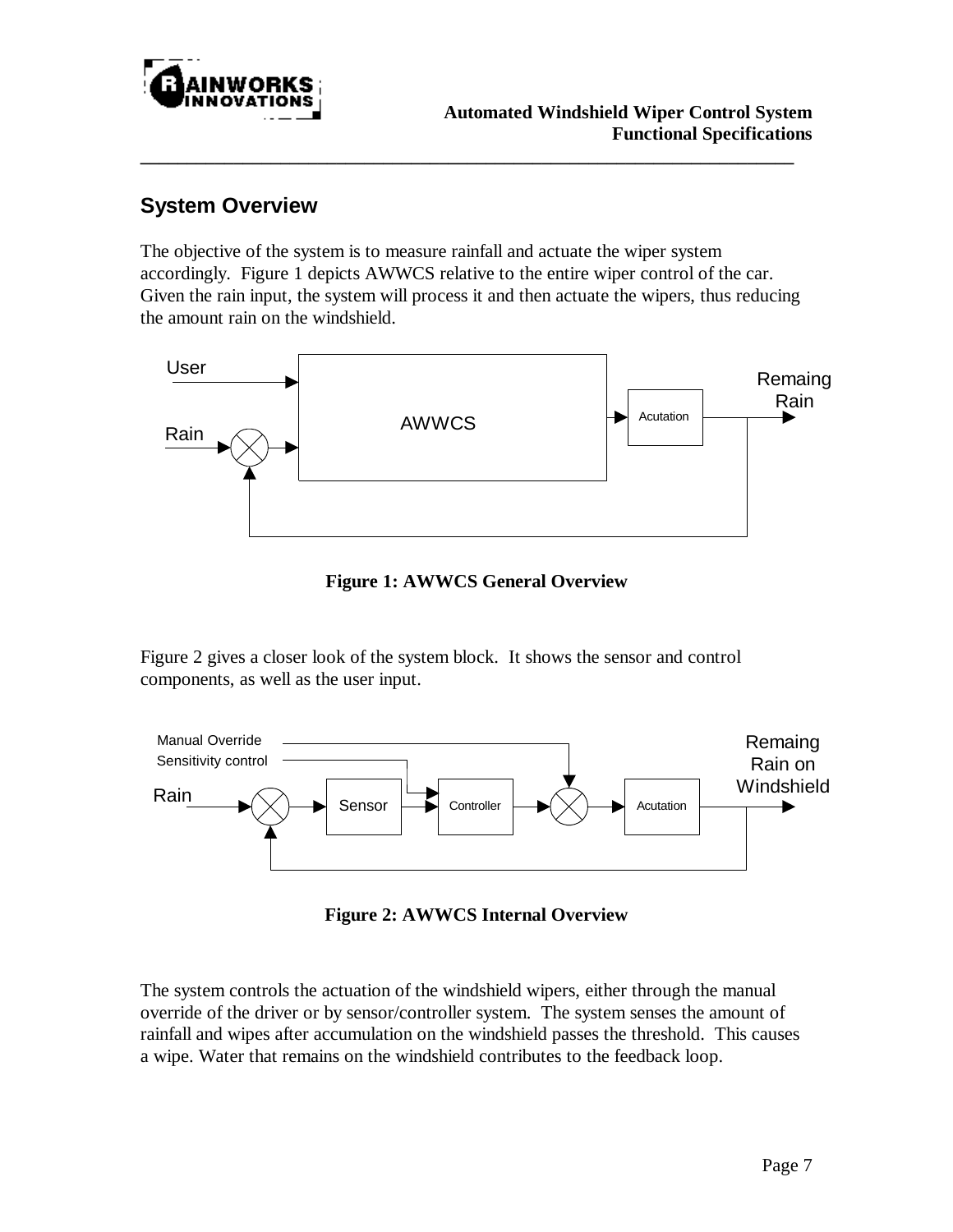

## **System Flow Chart**

Figure 3 contains the projected flow of the AWWCS. The system will activate upon car ignition and start a detection loop for rain on the windshield. The sensor portion of the system will continuously check for the presence of rain and send the result to the controller when rain is detected. Based on the data from the sensor, the controller will decide whether or not to wipe.

**\_\_\_\_\_\_\_\_\_\_\_\_\_\_\_\_\_\_\_\_\_\_\_\_\_\_\_\_\_\_\_\_\_\_\_\_\_\_\_\_\_\_\_\_\_\_\_\_\_\_\_\_\_\_\_\_\_\_\_\_\_\_\_\_\_\_\_\_\_\_**



**Figure 3: AWWCS System Flow Chart**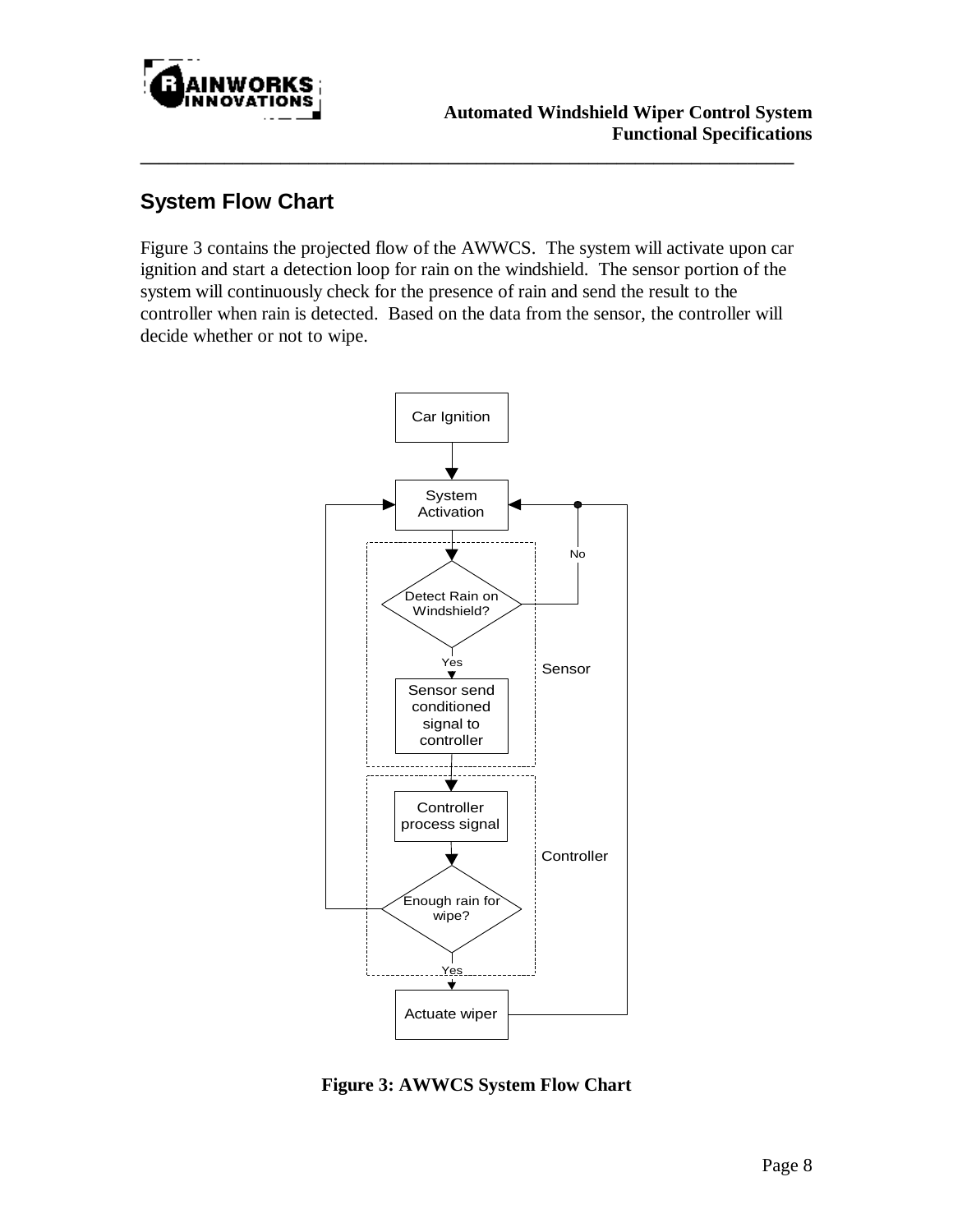

### **Sensor**

The automated windshield wiper control system requires very specific parameters for data collection. No such sensors with these parameters are currently available on the market, therefore one must be custom designed to fit the specifications listed below.

**\_\_\_\_\_\_\_\_\_\_\_\_\_\_\_\_\_\_\_\_\_\_\_\_\_\_\_\_\_\_\_\_\_\_\_\_\_\_\_\_\_\_\_\_\_\_\_\_\_\_\_\_\_\_\_\_\_\_\_\_\_\_\_\_\_\_\_\_\_\_**





#### **Sensor Input**

The AWWCS needs the following data from the sensor to make a meaningful interpretation of the external environment.

- The sensor will detect rain fall as input
- The sensor will detect raindrops with a minimum size of at least  $5mm<sup>2</sup>$
- Other forms of precipitation (snow, hail, etc...) will not be detected

#### **Sensor Output and Signal Conditioning**

These conditions must be met:

- The sensor will output signals that can be deciphered by the controller as percentage of sensor area covered by rain
- Sensor output should be within 20% of actual data
- The response time of the sensor must be under  $10\text{ms} \text{that is, within } 10\text{ms of rain}$ falling on the sensor pad, the output should change accordingly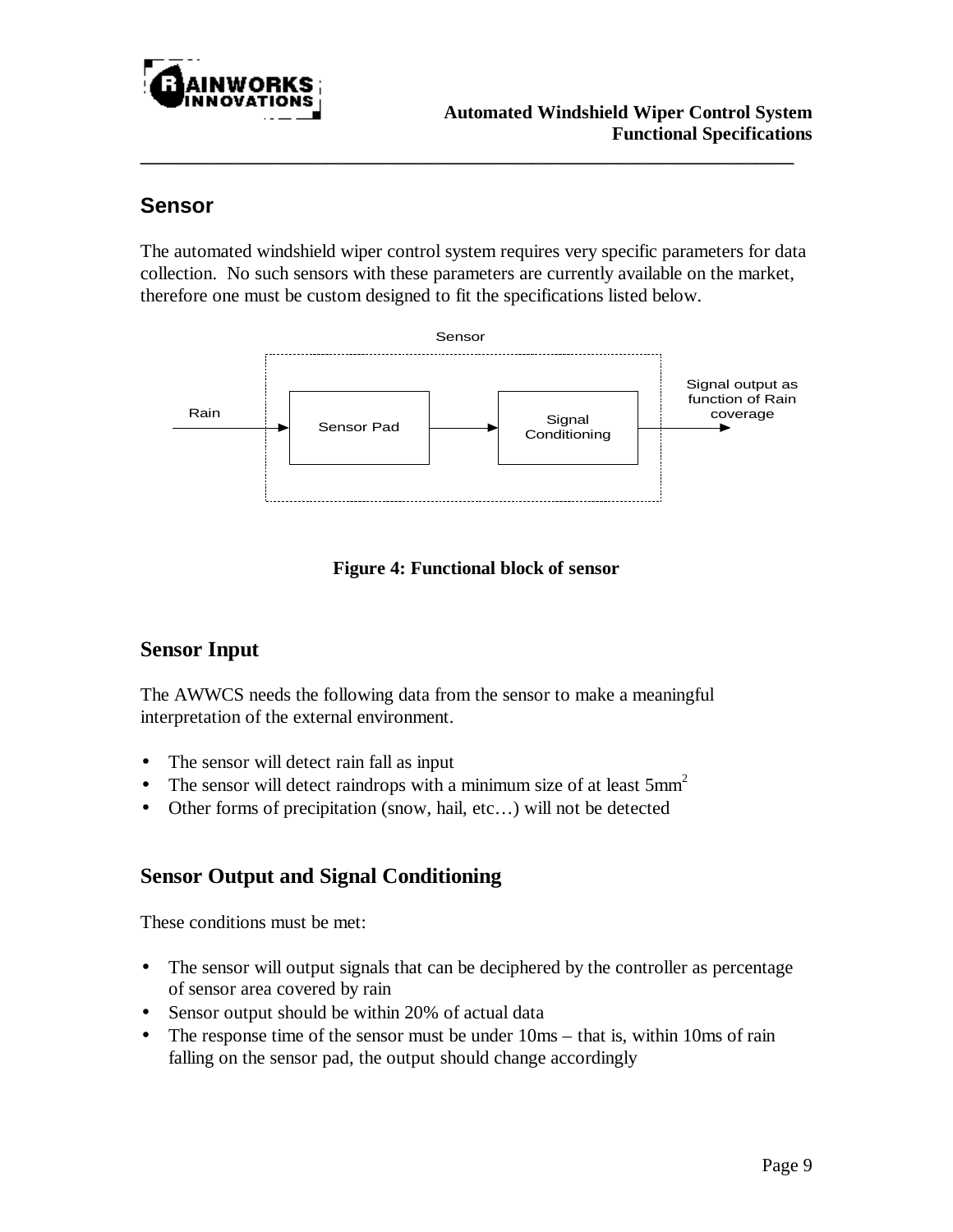

# **Signal Processing**

The signal from the sensor will be processed by the controller as shown in Figure 5. The controller analyzes the sensor data and makes an appropriate decision on wiper actuation.

**\_\_\_\_\_\_\_\_\_\_\_\_\_\_\_\_\_\_\_\_\_\_\_\_\_\_\_\_\_\_\_\_\_\_\_\_\_\_\_\_\_\_\_\_\_\_\_\_\_\_\_\_\_\_\_\_\_\_\_\_\_\_\_\_\_\_\_\_\_\_**



**Figure 5: Functional block of controller**

The following points must be taken into consideration for signal processing:

- The signal processing will be performed by a microcontroller
- The controller shall operate from a 10 -12 V power source, or normal car battery operating range
- The controller must be able to interpret the sensor input and extract the percentage coverage of rainfall
- The controller will output the actuation signal when the rain fall coverage exceeds the default specified threshold of 10 percent
- The controller must be able to interface to the wiper actuation system and send a signal to wipe
- The response time of the controller must be under  $1s -$  that is the controller must respond within 1s of signal from rain sensor with actuation decision
- The controller must activate and deactivate upon car ignition and turnoff
- The controller must be able allow user programmability in setting the threshold
- The controller must detect sensor errors and self diagnose errors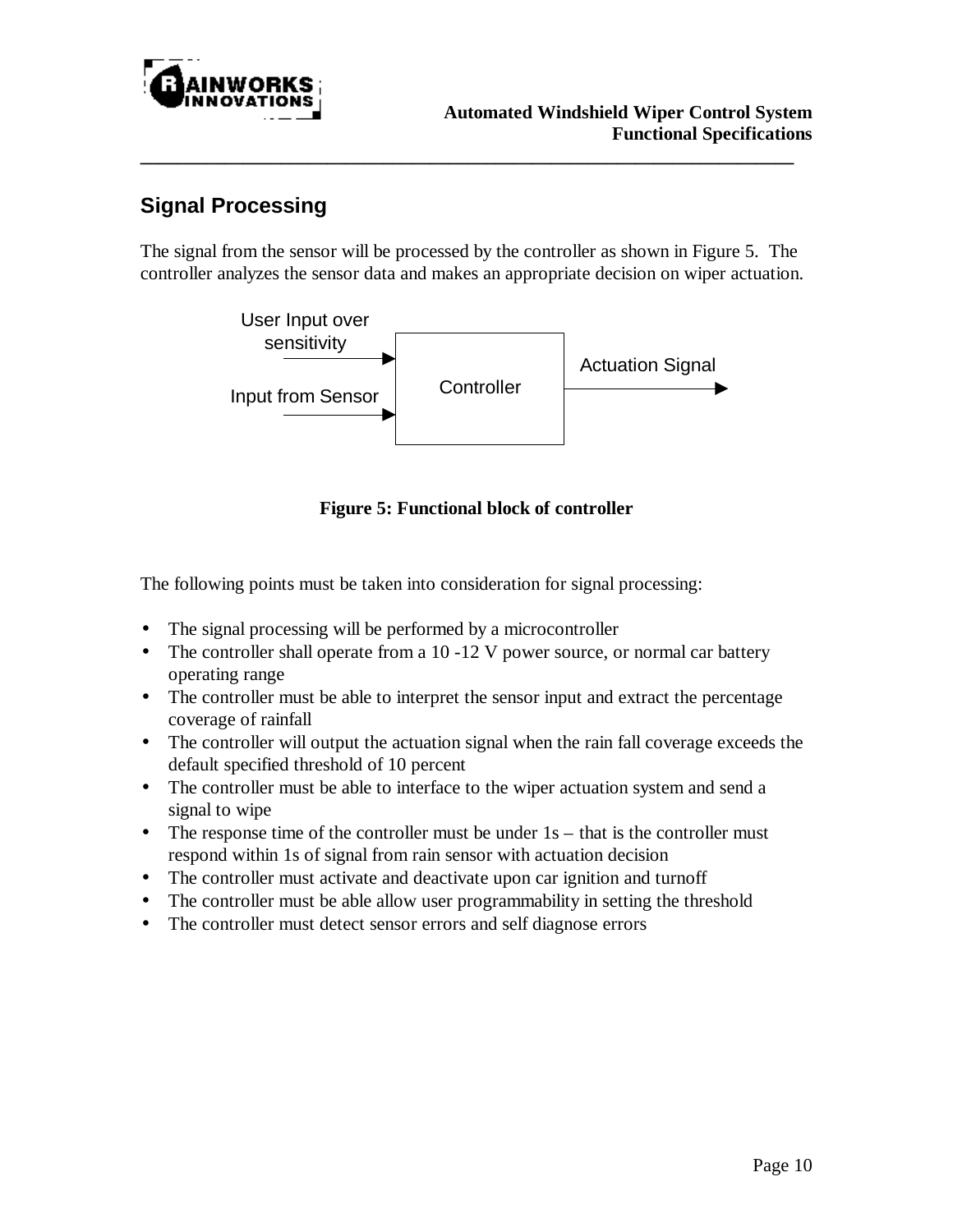

# **System Response Time**

The AWWCS must respond before rain accumulation on the windshield distracts the driver. In addition, the system must account for outlying conditions that may affect system response. The response parameters of the system are outlined.

**\_\_\_\_\_\_\_\_\_\_\_\_\_\_\_\_\_\_\_\_\_\_\_\_\_\_\_\_\_\_\_\_\_\_\_\_\_\_\_\_\_\_\_\_\_\_\_\_\_\_\_\_\_\_\_\_\_\_\_\_\_\_\_\_\_\_\_\_\_\_**

- The system must respond with JIT wiping before rain accumulation on windshield significant affects driver view
- Upon initial activation, the system must respond to the fluctuating rain patterns by varying the wiper rate so as to ensure that windshield view is not significant affected at all times
- The system must vary wiper rate slowly, to avoid random rain patterns disrupting wiper rate

# **User Interface**

The objective of the AWCCS is to reduce user interaction, therefore the user interface for the system should facilitate ease of use. This interface should be kept to a minimum number of controls, so that for basic operation the driver need only flip a switch to turn the system on or off.

Other considerations in designing the interface are listed below:

- sensitivity knob for sensor sensitivity range
- LEDs to show AWCCS on and error state
- should not be big and intrusive
- should obey natural mapping, e.g. should be in close proximity to the car's native wiper control
- should be in visible location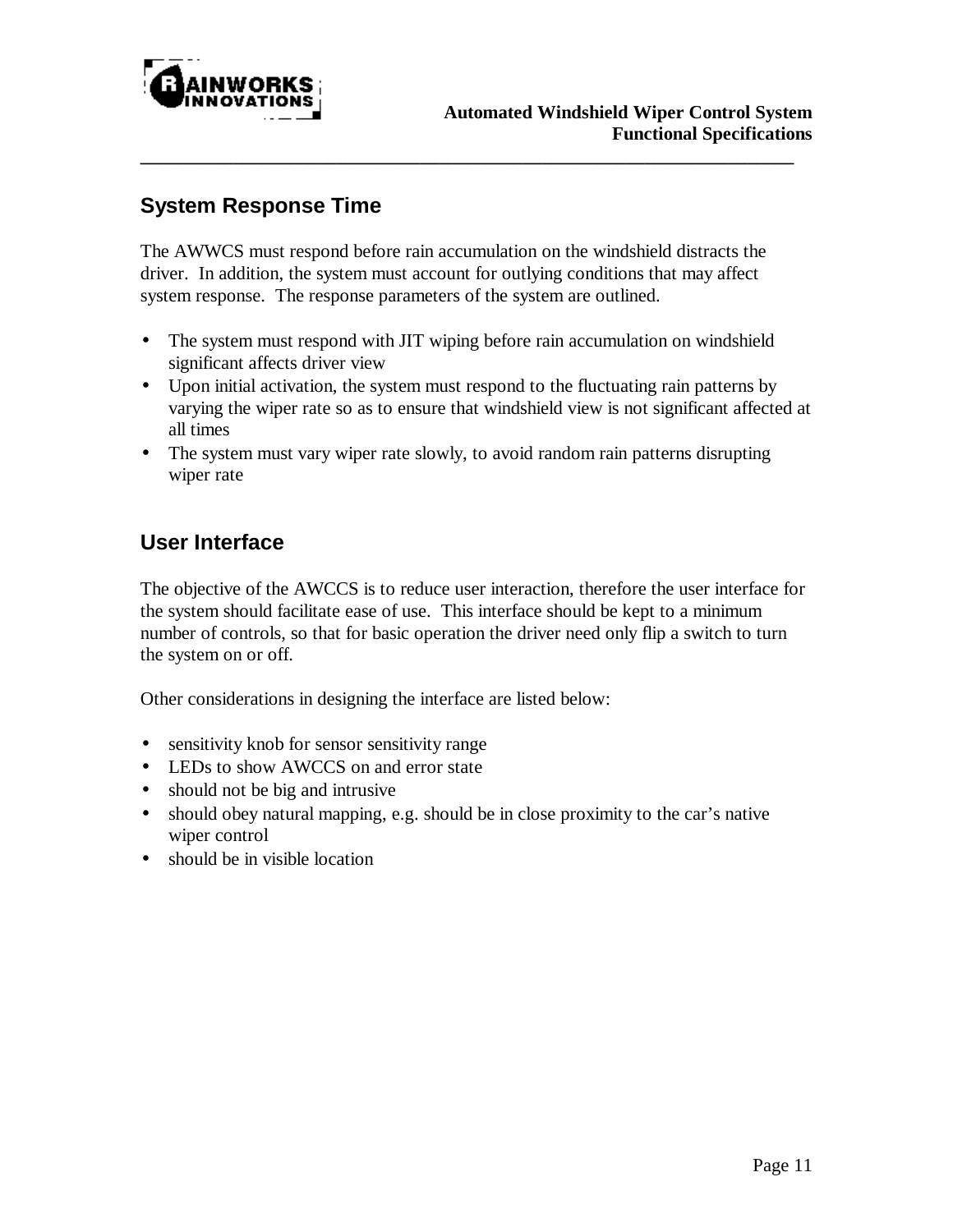

### **Physical Requirements**

The system should be as non-intrusive as possible. The sensor placement must be on the windshield, and as such sensor size should be kept to a minimum to avoid obstructing the driver's vision. In addition, sensor should be clear if placed as part of the windshield. The controller box will be placed within the car and therefore dimensions should be minimized. The maximum dimensions for the sensor and the controller box (which will be kept inside the car) are listed below.

**\_\_\_\_\_\_\_\_\_\_\_\_\_\_\_\_\_\_\_\_\_\_\_\_\_\_\_\_\_\_\_\_\_\_\_\_\_\_\_\_\_\_\_\_\_\_\_\_\_\_\_\_\_\_\_\_\_\_\_\_\_\_\_\_\_\_\_\_\_\_**

| <b>Table 1: Maximum Sensor Physical Requirements</b> |                  |
|------------------------------------------------------|------------------|
| Length                                               | $200$ mm         |
| Height                                               | $100 \text{ mm}$ |
| Thickness                                            | $2.5 \text{ mm}$ |
| Weight                                               | $0.5 \text{ kg}$ |

| <b>Table 2: Maximum Controller Box Physical Requirements</b> |                  |
|--------------------------------------------------------------|------------------|
| Length                                                       | $200 \text{ mm}$ |
| Height                                                       | $100 \text{ mm}$ |
| Thickness                                                    | $50 \text{ mm}$  |
| Weight                                                       | $0.5$ kg         |

# **Environmental Requirements**

Both the controller box and the sensor must endure a range of unfavorable conditions. The sensor will be subject to abuse from exterior exposure and must be durable enough to withstand constant wiping action. The controller box must withstand the heat caused by placement under the car's hood and also be static proof. For the portion of the sensor that is in contact with windshield, special considerations should be made to account for expansion and contraction due to temperature fluctuations. In addition, bonding substances should be carefully selected to avoid warping of the sensor. The following tables are the environmental conditions that our system must meet or exceed.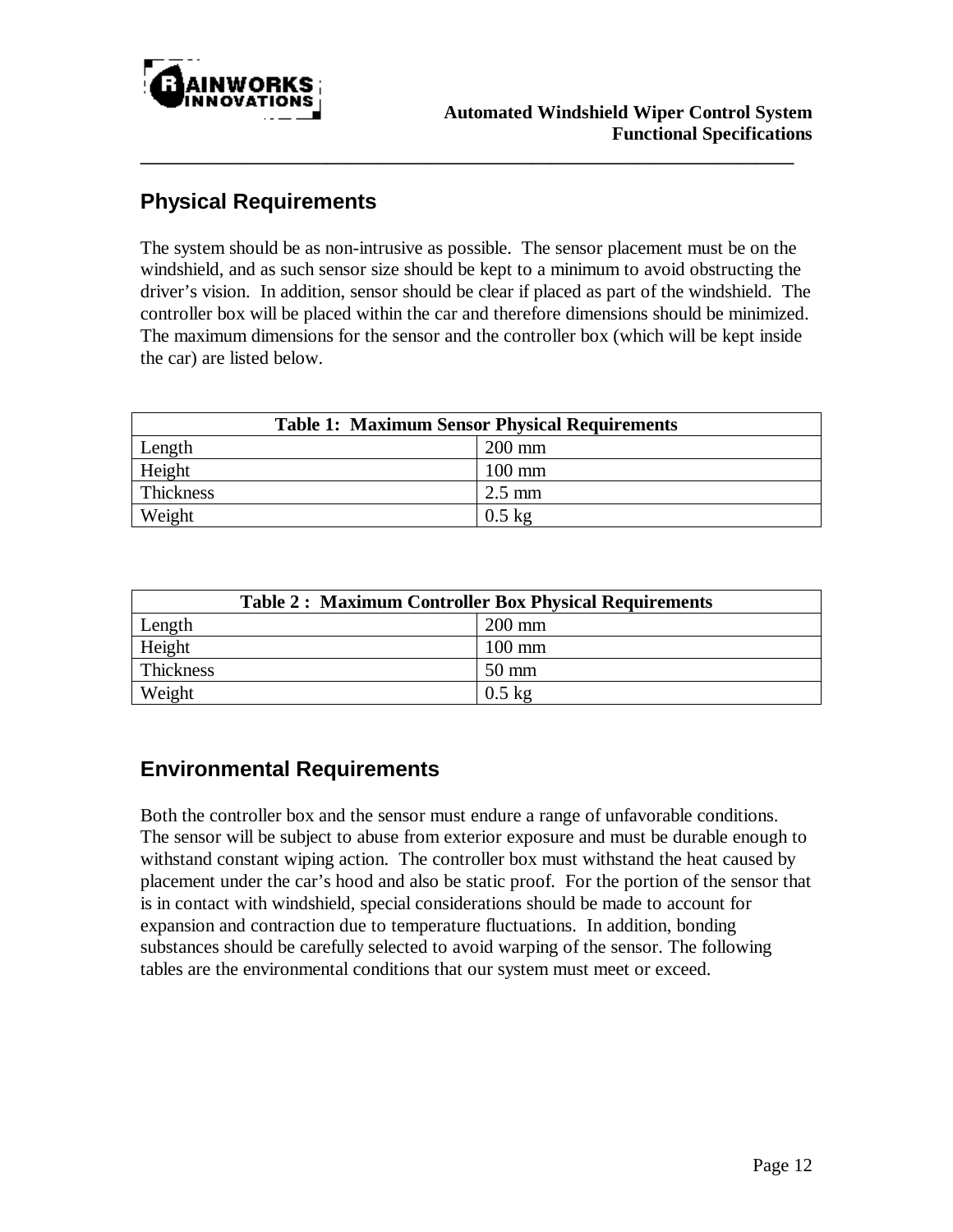

| <b>Table 3: Sensor Environmental Requirements</b> |            |
|---------------------------------------------------|------------|
| Operating temperature range                       | $OC - 40C$ |

**\_\_\_\_\_\_\_\_\_\_\_\_\_\_\_\_\_\_\_\_\_\_\_\_\_\_\_\_\_\_\_\_\_\_\_\_\_\_\_\_\_\_\_\_\_\_\_\_\_\_\_\_\_\_\_\_\_\_\_\_\_\_\_\_\_\_\_\_\_\_**

| <b>Table 4: Controller Box Environmental Requirements</b> |               |  |
|-----------------------------------------------------------|---------------|--|
| Operating temperature range                               | $-40C - 120C$ |  |
| <b>Vibrations</b>                                         | $+2g$         |  |
| Corrosive resistant container                             | Yes           |  |

## **Electrical Requirements**

The AWWCS will utilize the car battery as its power source. Therefore, the AWWCS must be able to operate under a range of car battery states. In addition, care must be taken to avoid excess power consumption and draining the batteries, therefore the system will not be activated when the car is turned off. During normal operation without rain, the system should operate in a power saving standby mode.

| <b>Table 5: Sensor and Controller Box Electrical Requirements</b> |               |  |
|-------------------------------------------------------------------|---------------|--|
| Operating voltage range                                           | $DC 10 - 12V$ |  |
| Maximum operating current range during<br>standby mode            | 20mA          |  |
| Maximum operating current range during<br>active mode             | 100mA         |  |

# **Safety Considerations**

The controller box will be placed under the car hood enduring high temperatures; therefore, care must be taken to avoid the usage of flammable materials. In addition, static isolated boxes will be used to protect the microcontroller. Fuses will be used to prevent current damages to the controller.

The sensor must not pose a safety hazard to the user or anyone else. The sensor must not give harmful discharge; if any electrical network is used in the sensor, proper care must be taken to ensure that electrical shock, fatal or otherwise must not be given. If an optical solution is used to detect rain, necessary precautions must be taken to ensure that the emitter (laser or otherwise) not pose a threat to the human body.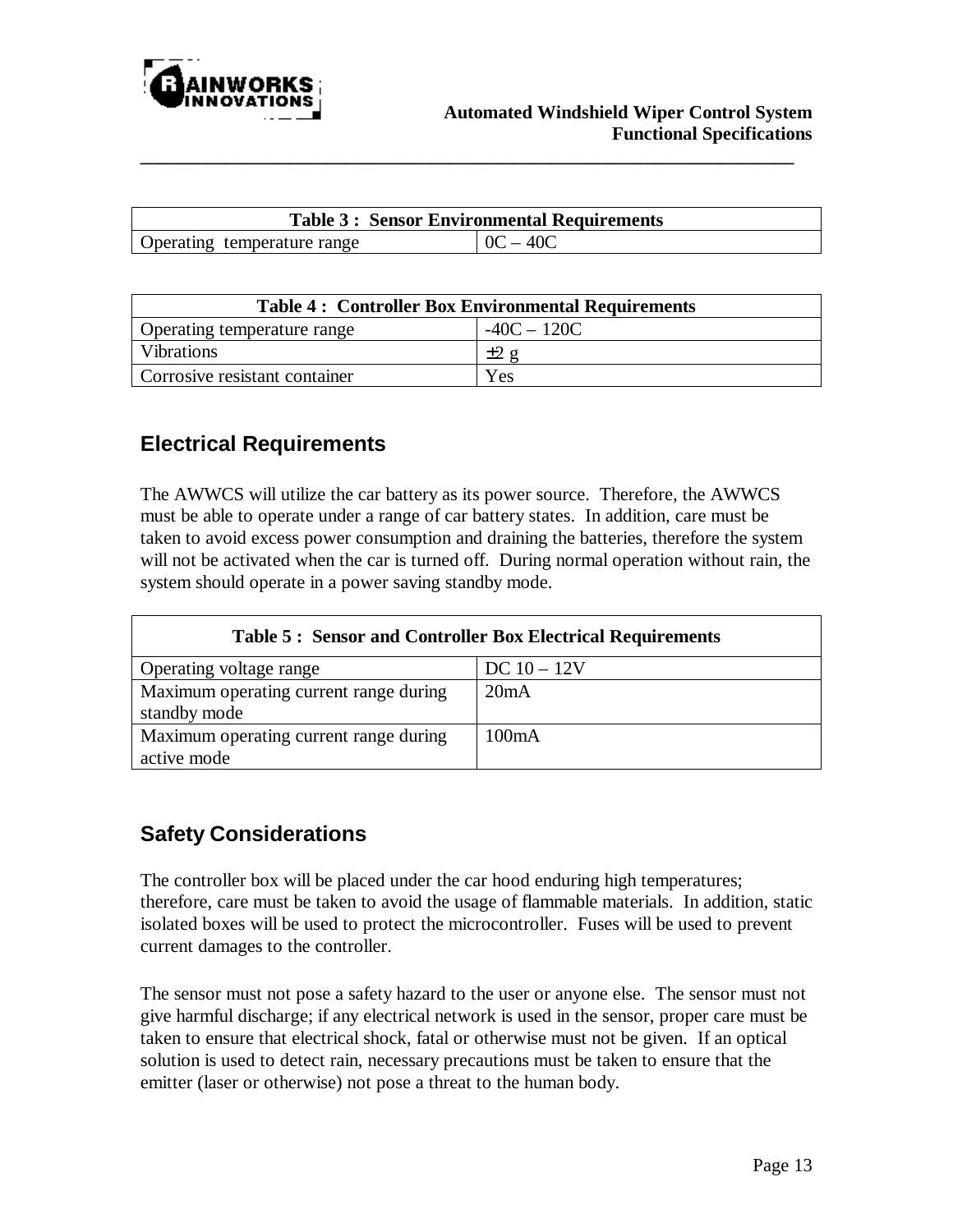

## **Compatibility with Other Systems**

The AWCCS system prototype will be placed in a 1987 Toyota Tercel, therefore the system must be fully installable to this car. Upon completion of the prototype, the system will be modified toward general automobile installation as a car kit. However, this project task is outside the scope of the project work for Ensc 370 and current emphasis is to create the system prototype.

**\_\_\_\_\_\_\_\_\_\_\_\_\_\_\_\_\_\_\_\_\_\_\_\_\_\_\_\_\_\_\_\_\_\_\_\_\_\_\_\_\_\_\_\_\_\_\_\_\_\_\_\_\_\_\_\_\_\_\_\_\_\_\_\_\_\_\_\_\_\_**

#### **Known system limitations**

The AWCCS system is limited by the following:

- The ability to detect snow/ice/dust/non-liquid objects.
- The ability to detect precipitation off or beyond the sensor.
- The use of the automobiles' system for wiper actuation. Limiting parameters would include maximum native wiper rates, etc.

## **User Training**

System use is limited to only a few input controls so training is minimal. Full details of system operation will be provided in the user manual.

#### **Documentation**

The objective of the AWCCS is to reduce user interaction so very little documentation is required for user operation. However, the user will need to be informed of the following points in the user manual:

- Error conditions/Exception cases
- LED information states
- Sensitivity adjustment parameters
- Manual override control

Once the product is past the prototype stage, the add-on kit form of the AWCCS for any car will be developed, requiring do-it-yourself installation guidelines. This task is outside the scope of the project work for ENSC 370.